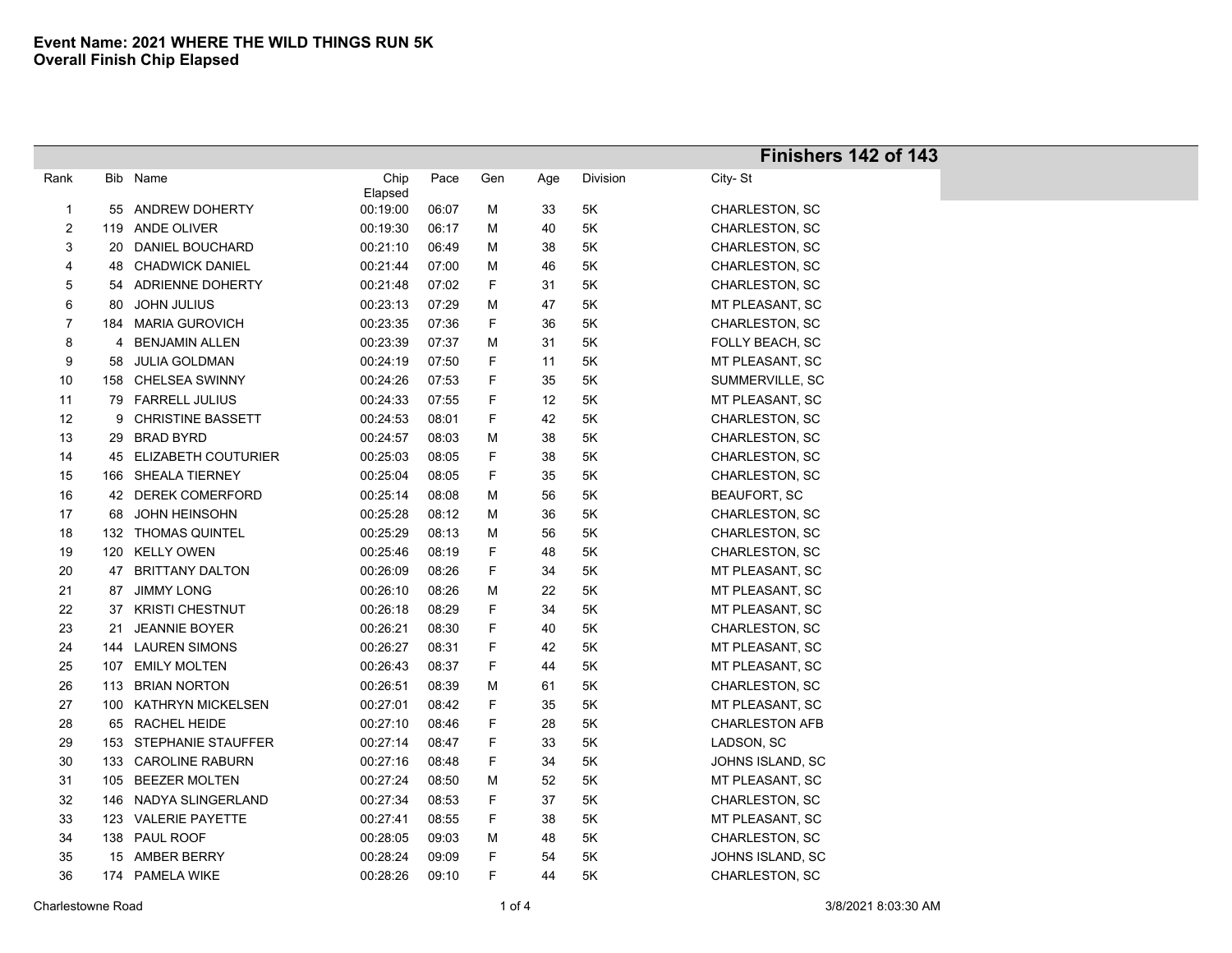|      |     |                           |          |       |     |     |          | Finishers 142 of 143  |
|------|-----|---------------------------|----------|-------|-----|-----|----------|-----------------------|
| Rank |     | Bib Name                  | Chip     | Pace  | Gen | Age | Division | City-St               |
|      |     |                           | Elapsed  |       |     |     |          |                       |
| 37   |     | 57 RACHEL FORBES          | 00:28:33 | 09:12 | F   | 52  | 5K       | CHARLESTON, SC        |
| 38   | 98  | AMANDA MAZZARO            | 00:28:41 | 09:15 | F   | 37  | 5K       | CHARLESTON, SC        |
| 39   | 28  | <b>JERRY L BUTLER</b>     | 00:28:53 | 09:19 | Μ   | 51  | 5Κ       | <b>WADMALAW ISLE</b>  |
| 40   | 135 | <b>JIMMY ROBERTS</b>      | 00:29:06 | 09:23 | М   | 55  | 5Κ       | DANIEL ISLAND         |
| 41   | 70  | LARA HOEY                 | 00:29:34 | 09:32 | F   | 36  | 5K       | MT PLEASANT, SC       |
| 42   | 49  | <b>DERRICK DEMAY</b>      | 00:29:35 | 09:32 | M   | 48  | 5K       | CHARLESTON, SC        |
| 43   | 71  | PENNY HOEY                | 00:29:36 | 09:32 | F   | 61  | 5Κ       | DANIEL ISLAND         |
| 44   |     | 122 HILARY PARRISH        | 00:30:14 | 09:45 | F   | 38  | 5Κ       | CHARLESTON, SC        |
| 45   | 110 | <b>KATIE MULLOCK</b>      | 00:30:19 | 09:46 | F   | 42  | 5K       | N CHARLESTON, SC      |
| 46   |     | 142 TATE SCHRIMPF         | 00:30:27 | 09:49 | М   | 12  | 5K       | SUMMERVILLE, SC       |
| 47   |     | 40 KRISTI CLEARY          | 00:30:54 | 09:58 | F   | 55  | 5K       | <b>SAULT ST MARIE</b> |
| 48   | 24  | <b>MARGO BREWER</b>       | 00:31:00 | 10:00 | F   | 35  | 5K       | HOLLYWOOD, SC         |
| 49   | 95  | <b>KATHERINE MAHER</b>    | 00:31:19 | 10:06 | F   | 34  | 5K       | CHARLESTON, SC        |
| 50   |     | 145 MARK SLATER           | 00:31:33 | 10:10 | М   | 41  | 5K       | CHARLESTON, SC        |
| 51   |     | 172 MELINDA WALKER        | 00:31:48 | 10:15 | F   | 46  | 5K       | CHARLESTON, SC        |
| 52   |     | 22 KATE BRADY             | 00:31:54 | 10:17 | F   | 37  | 5Κ       | CHARLESTON, SC        |
| 53   | 33  | <b>CHARLOTTE CASEY</b>    | 00:32:17 | 10:24 | F   | 70  | 5K       | MT PLEASANT, SC       |
| 54   | 23  | KARL BRADY JR             | 00:32:17 | 10:24 | М   | 37  | 5K       | CHARLESTON, SC        |
| 55   | 13  | <b>CAITLYN BEHMLANDER</b> | 00:32:41 | 10:32 | F   | 30  | 5K       | <b>CHARLESTON, SC</b> |
| 56   | 53  | NICOLE DEYO               | 00:32:46 | 10:34 | F   | 37  | 5K       | NORTH CHARLESTON      |
| 57   | 39  | <b>JENNIFER CLAIR</b>     | 00:32:48 | 10:34 | F   | 44  | 5K       | CHARLESTON, SC        |
| 58   | 125 | <b>CHUCK PERRY</b>        | 00:33:09 | 10:41 | M   | 66  | 5K       | CHARLESTON, SC        |
| 59   |     | 170 CHRISSA WAITE         | 00:33:18 | 10:44 | F   | 42  | 5K       | MT PLEASANT, SC       |
| 60   |     | 32 JODI CARUSO            | 00:33:18 | 10:44 | F   | 41  | 5K       | CHARLESTON, SC        |
| 61   |     | 77 TINA JORDAN            | 00:33:19 | 10:44 | F   | 56  | 5K       | CHARLESTON, SC        |
| 62   | 143 | SILKE SIDA                | 00:33:21 | 10:45 | F   | 58  | 5K       | CHARLESTON, SC        |
| 63   |     | 150 JENNIFER SMYTH        | 00:33:37 | 10:50 | F   | 47  | 5K       | CHARLESTON, SC        |
| 64   |     | 2 DOROTHEA ALEXANDER      | 00:33:52 | 10:55 | F   | 54  | 5K       | CHARLESTON, SC        |
| 65   |     | 27 CALEB BRUMFIELD        | 00:33:52 | 10:55 | Μ   | 11  | 5K       | JOHNS ISLAND, SC      |
| 66   | 26  | <b>APRIL BRUMFIELD</b>    | 00:33:52 | 10:55 | F   | 49  | 5K       | JOHNS ISLAND, SC      |
| 67   |     | 178 OXANA YAROSHENKO      | 00:33:53 | 10:55 | F   | 38  | 5K       | SUMMERVILLE, SC       |
| 68   | 155 | ANDREA SUMNER             | 00:33:55 | 10:56 | F   | 36  | 5K       | <b>CHARLESTON AFB</b> |
| 69   |     | 12 RAY BAUMIL             | 00:34:07 | 11:00 | М   | 71  | 5K       | FOLLY BEACH, SC       |
| 70   |     | 141 KELLY SAWYER          | 00:34:16 | 11:03 | F   | 30  | 5K       | <b>CHARLESTON AFB</b> |
| 71   |     | 175 CLIFF WILLEY          | 00:34:36 | 11:09 | М   | 62  | 5K       | CHARLESTON, SC        |
| 72   |     | 136 NICOLE ROBINSON       | 00:34:37 | 11:10 | F   | 56  | 5K       | CHARLESTON, SC        |

Ī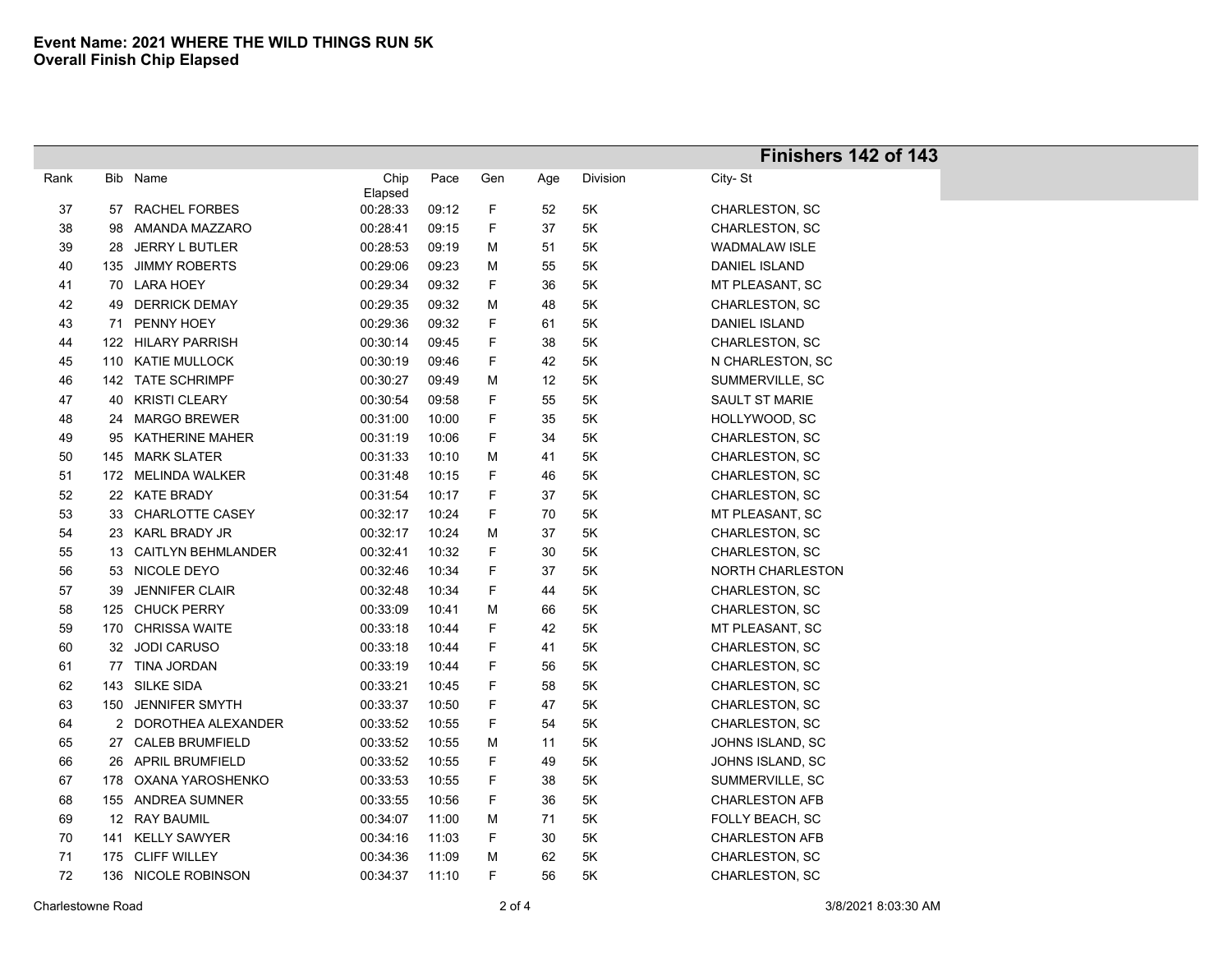|      |     |                            |                 |       |     |     |          | Finishers 142 of 143 |
|------|-----|----------------------------|-----------------|-------|-----|-----|----------|----------------------|
| Rank | Bib | Name                       | Chip<br>Elapsed | Pace  | Gen | Age | Division | City-St              |
| 73   |     | 176 FRAN WILLIAMS          | 00:35:23        | 11:25 | F   | 66  | 5K       | JOHNS ISLAND, SC     |
| 74   |     | 85 CRAIG LEMIEUR           | 00:35:36        | 11:29 | M   | 36  | 5K       | CHARLESTON, SC       |
| 75   | 137 | AMANDA RONE                | 00:36:18        | 11:42 | F   | 37  | 5K       | JOHNS ISLAND, SC     |
| 76   | 171 | <b>BRITTANY WALKER</b>     | 00:36:23        | 11:44 | F   | 37  | 5Κ       | CHARLESTON, SC       |
| 77   |     | 25 ERICA BROWN             | 00:36:29        | 11:46 | F   | 43  | 5K       | CHARLESTON, SC       |
| 78   | 94  | <b>ANNSLEY MACE</b>        | 00:36:32        | 11:47 | F   | 24  | 5K       | CHARLESTON, SC       |
| 79   |     | 76 RONEL HOLTZHAUSEN       | 00:36:37        | 11:48 | F   | 53  | 5Κ       | CHARLESTON, SC       |
| 80   | 5   | <b>STACEY ANCONA</b>       | 00:36:39        | 11:49 | F   | 34  | 5Κ       | CHARLESTON, SC       |
| 81   | 16  | <b>JENNIFER BERWICK</b>    | 00:36:57        | 11:55 | F   | 45  | 5K       | CHARLESTON, SC       |
| 82   |     | 185 BAILEY KNIGHT          | 00:37:04        | 11:57 | F   | 36  | 5Κ       | CHARLESTON, SC       |
| 83   |     | 17 NATHAN BETCHER          | 00:37:09        | 11:59 | M   | 46  | 5K       | CHARLESTON, SC       |
| 84   | 104 | <b>JENNIFER MOJZAK</b>     | 00:37:17        | 12:01 | F   | 45  | 5K       | CHARLESTON, SC       |
| 85   | 129 | <b>CHRISTINA PUTNAM</b>    | 00:37:49        | 12:12 | F   | 49  | 5K       | CHARLESTON, SC       |
| 86   |     | 159 MARIANNE TAYLOR        | 00:38:09        | 12:18 | F   | 49  | 5K       | JOHNS ISLAND, SC     |
| 87   |     | 116 AUBREY NUSZ            | 00:38:12        | 12:19 | F   | 36  | 5K       | GOOSE CREEK, SC      |
| 88   |     | 64 MAUREEN HEGERICH        | 00:38:28        | 12:24 | F   | 45  | 5K       | MT PLEASANT, SC      |
| 89   |     | 112 EILEEN NEILAN-SNEE     | 00:38:36        | 12:27 | F   | 51  | 5K       | MT PLEASANT, SC      |
| 90   |     | 43 JENNIFER COPPOLA        | 00:38:39        | 12:28 | F   | 42  | 5K       | PAWLEYS ISLAND       |
| 91   |     | 44 NORA COPPOLA            | 00:38:45        | 12:30 | F   | 10  | 5Κ       | PAWLEYS ISLAND       |
| 92   |     | 151 THERESA SNEE           | 00:38:46        | 12:30 | F   | 11  | 5Κ       | MT PLEASANT, SC      |
| 93   |     | 139 CHRIS RYAN             | 00:39:14        | 12:39 | M   | 58  | 5K       | CHARLESTON, SC       |
| 94   |     | 165 ZACH TERESE            | 00:39:14        | 12:39 | M   | 13  | 5K       | MT PLEASANT, SC      |
| 95   |     | 163 NADINE TERESE          | 00:39:17        | 12:40 | F   | 48  | 5K       | MT PLEASANT, SC      |
| 96   |     | 160 MIKE TAYLOR            | 00:39:23        | 12:42 | M   | 52  | 5K       | JOHNS ISLAND, SC     |
| 97   | 97  | <b>VANESSA MAYBERRY</b>    | 00:39:24        | 12:42 | F   | 41  | 5Κ       | MT PLEASANT, SC      |
| 98   | 86  | <b>SHANNON LEONARD</b>     | 00:39:25        | 12:43 | F   | 44  | 5K       | JOHNS ISLAND, SC     |
| 99   | 117 | <b>JACQUELINE O'ROURKE</b> | 00:40:17        | 12:59 | F.  | 64  | 5K       | MT PLEASANT, SC      |
| 100  | 131 | <b>JOHN PUTSCHKO</b>       | 00:40:24        | 13:02 | M   | 35  | 5K       | CHARLESTON, SC       |
| 101  |     | 180 KATHARIN ZIMMERMAN     | 00:40:30        | 13:04 | F.  | 34  | 5K       | CHARLESTON, SC       |
| 102  |     | 3 EVE ALEXANDER            | 00:41:05        | 13:15 | F   | 20  | 5K       | CHARLESTON, SC       |
| 103  |     | 30 KATIE CAIN              | 00:41:25        | 13:21 | F   | 32  | 5Κ       | CHARLESTON, SC       |
| 104  |     | 89 LAURA LOVINS            | 00:41:27        | 13:22 | F   | 64  | 5Κ       | <b>ISLE OF PALMS</b> |
| 105  |     | 73 ANDREW HOLLAND          | 00:41:29        | 13:23 | M   | 41  | 5Κ       | CHARLESTON, SC       |
| 106  | 67  | AMY HEINSOHN               | 00:41:29        | 13:23 | F   | 34  | 5Κ       | CHARLESTON, SC       |
| 107  | 74  | <b>JOSEPH HOLLAND</b>      | 00:41:43        | 13:27 | M   | 12  | 5K       | CHARLESTON, SC       |
| 108  |     | 75 KATHERINE HOLLAND       | 00:41:43        | 13:27 | F   | 41  | 5Κ       | CHARLESTON, SC       |